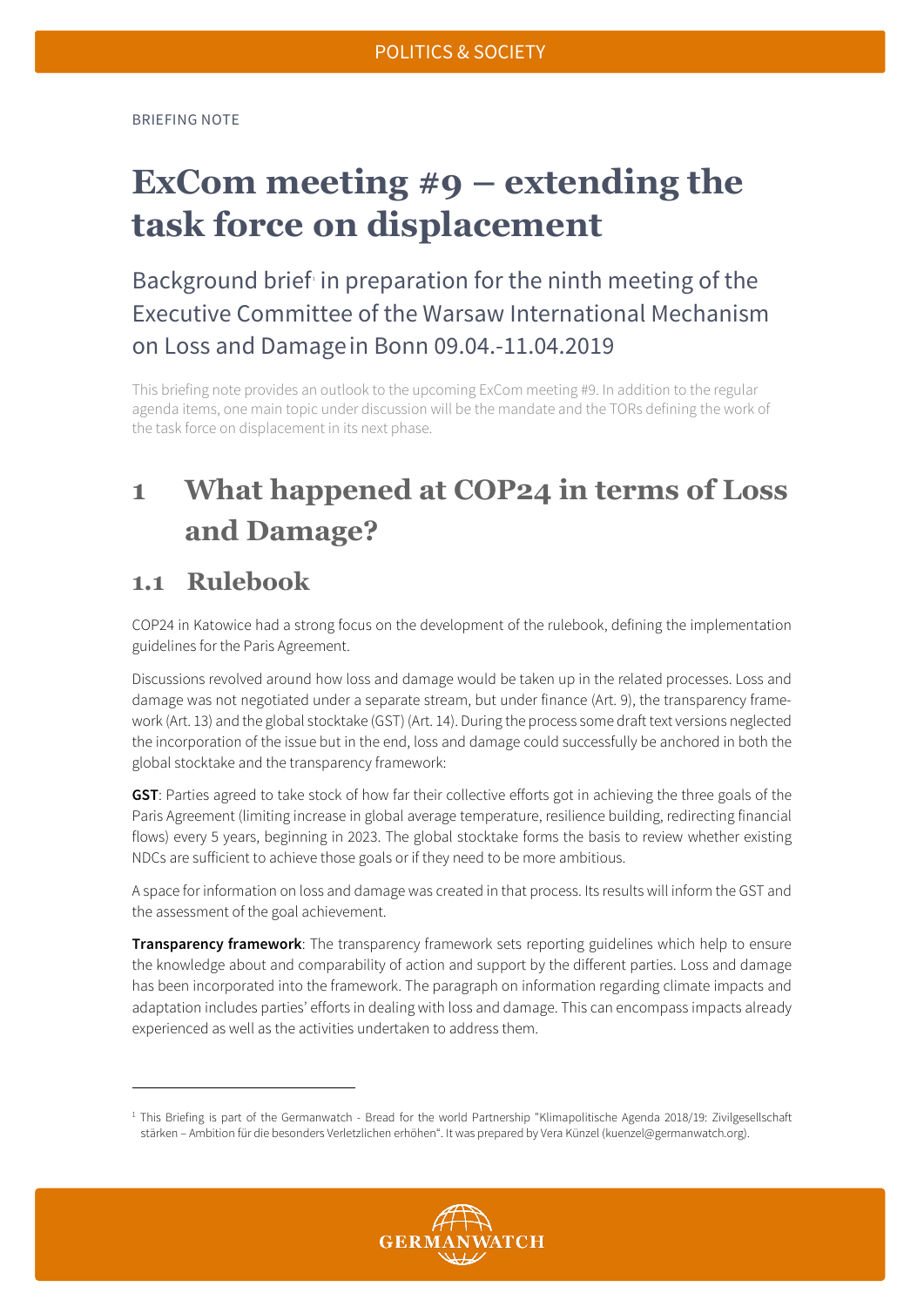### **1.2 Report of the ExCom**

In Katowice, the annual report of the ExCom was adopted by the COP<sup>[2](#page-1-0)</sup> after discussions on how to address the **IPCC Special R**eport **on 1,5°**C warming and integrating gender considerations into the work of the ExCom.

## **1.3 Task force on displacement**

In accordance with their mandate, the Task force on displacement (TfD) developed a comprehensive report including 12 paragraphs (plus sub-paragraphs) of concrete recommendations on how to support people being displaced due to the impacts of climate change. The recommendations are directed to the UNFCCC process, parties, UN agencies and others. Their recommendations were adopted by the COP24 and incorporated in the decision on loss and damage.

Regarding the technical paper on sources of financial support, the TfD recommended inviting Parties to report upon their support on planning and implementing approaches to displacement (avert, minimize and address). Information from the related submissions<sup>[3](#page-1-1)</sup> (due 14.01.2019) are intended to feed into the technical paper, which is to be presented at SB 50 in June 2019.

# **2 Key Tasks for ExCom#9**

## **2.1 Task force on displacement**

The ExCom incorporated their decision to enhance the mandate of the TfD in their annual report, which was welcomed by COP24. The TfD is supposed "to help execute the work of the Executive Committee in an *advisory role, in guiding the implementation of the Warsaw International Mechanism, as appropriate as part of the five-year rolling workplan, strategic workstream (D) 'Enhanced cooperation and facilitation in relation to human mobility, including migration, displacement and planned relocation'. The Executive Committee will consider the information and relevant approaches outlined in the report of the task force when elaborating the terms of reference". (FCCC/SB/2018/1[4](#page-1-2) )*

### **Next steps:**

<u>.</u>

a) The TfD asked the ExCom to consider the following steps<sup>[5](#page-1-3)</sup> at ExCom#9:

*"(a) Ensure synergies between the strategic workstream (d) on human mobility and the other workstreams of the five-year rolling work plan […]*

*(b) Include civil society, experts, affected communities as well as other relevant stakeholders on displacement, and the broader area of human mobility, in the context of climate change in ExCom activities*

*(c) In collaboration with relevant organizations, compile existing knowledge, data, tools and guidance; and develop these in gap areas where appropriate […] and disseminate them, including through the UNFCCC website;* 

<span id="page-1-0"></span><sup>2</sup> www.unfccc.int/sites/default/files/resource/cp24\_auv\_ec%20wim.pdf

<span id="page-1-1"></span><sup>3</sup> www4.unfccc.int/sites/submissionsstaging/Pages/Home.aspx

<span id="page-1-2"></span><sup>4</sup> www.unfccc.int/sites/default/files/resource/1e.pdf

<span id="page-1-3"></span><sup>5</sup> Para 28 of the Report of the Task force on displacement, 17.09. 2018:

www.unfccc.int/sites/default/files/resource/2018\_TFD\_report\_17\_Sep.pdf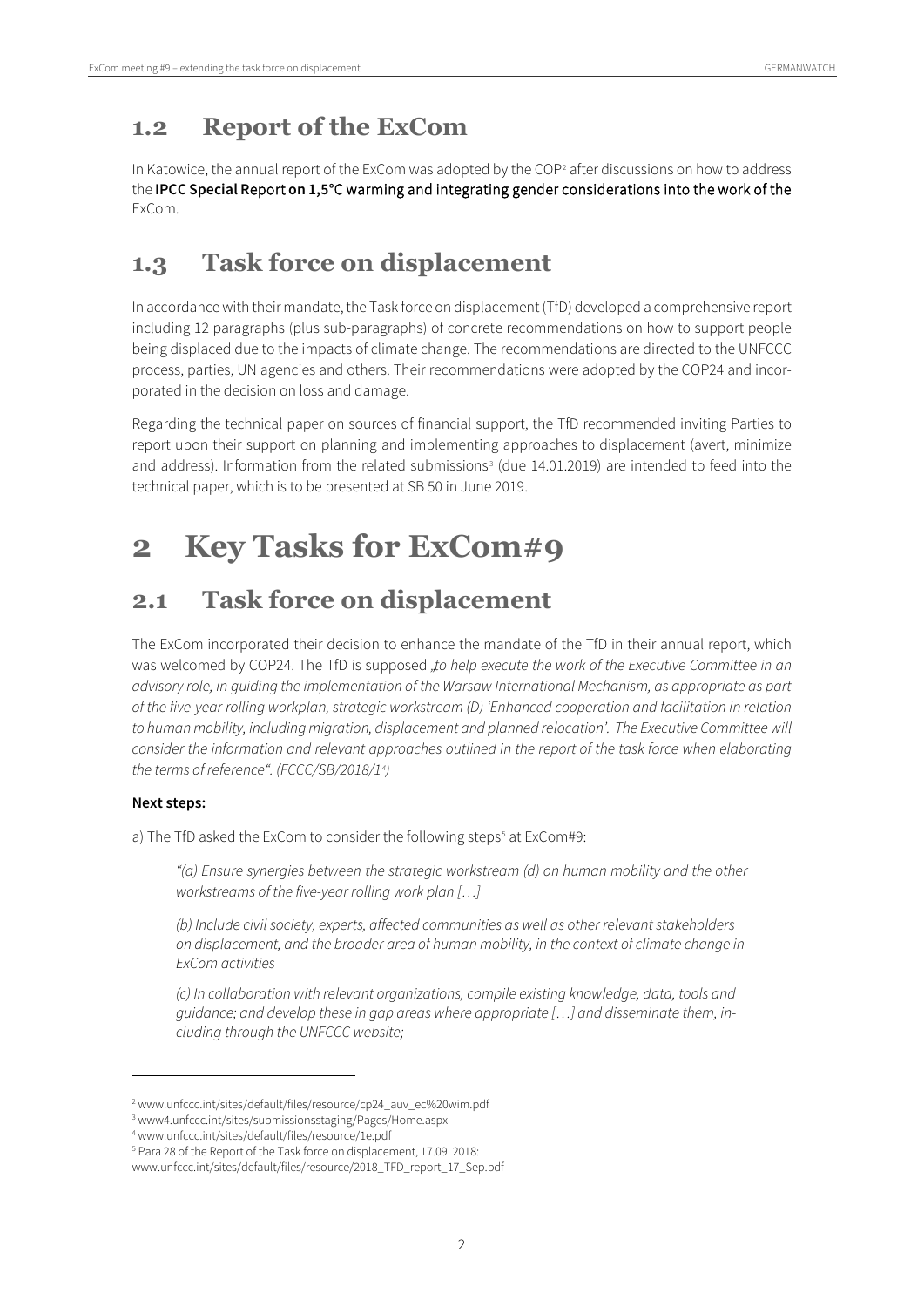*(d) Facilitate action and support for developing country Parties efforts, as appropriate, to integrate approaches to avert, minimize and address displacement related to the adverse impacts of climate change into relevant national planning processes, including the process to formulate and implement National Adaptation Plans (NAPs).* 

*(e) In collaboration with relevant bodies under the Convention and the Paris Agreement and relevant organizations as appropriate, facilitate capacity-building of developing country Parties related to mapping of risks of displacement, and identification and implementation of integrated approaches to avert, minimize and address displacement related to the adverse impacts of climate change;* 

*(f) Facilitate enhanced understanding and the provision of technical support for developing country Parties to bridge knowledge and capacity gaps regarding in particular to internal displacement related to the adverse effects of climate change."*

b) Additionally, the TORs<sup>[6](#page-2-0)</sup> for the next phase of the TfD need to be determined at ExCom#9.

#### **Priorities to take into account when setting up the next phase/new TORs of the TfD:**

The TfD has done a tremendous job since its setting up in 2017. Its working results are presented in the form of a comprehensive report covering 2 years of extensive work on the issue and in cooperation with relevant experts and related political processes relevant in the field. It culminates into a set of recommendations (see above). The welcomed decision to extend the mandate of the TfD should serve the goal to implement the respective recommendations – including the definition of gaps and hurdles in doing so, where needed. Several aspects are to be considered in the way forward:

#### *Process/Composition/Collaboration*

An important precondition for successful further work would be the **financial support** for the respective activities. This encompasses the facilitation of the ExComs and the Task Forces work itself as well as for the implementation of the recommended activities like strengthening the preparedness of countries<sup>[7](#page-2-1)</sup> (e.g. through resilience building, risk management, early warning systems) to avert displacement and enable human mobility, incorporate the issue in national planning processes and others.

A further close collaboration with bodies of related **international processes** such as the Platform on Disaster Displacement, the Global Compact on Migration, etc. should be ensured and strengthened in order to coordinate and support the work of the different processes, avoid duplication of work and locate respective task areas accordingly.

When composing the task force it would be essential to **broaden the participation of CSOs** – either through permanent membership in the group or through consultations/installing communication channels that enable gathering the respective experiences and expertise of different CSOs.

#### *Support for affected countries*

<u>.</u>

Countries should be supported to cover human mobility and the prevention of displacementwithin related documents such as **NAPs, NDCs, other national adaptation communications** (including respective priorities, implementation and support needs, plans and actions), **national policies and strategies** including the regarding needs of international financial support.

<span id="page-2-0"></span><sup>6</sup> TfD TORs of the first phase, adopted Sept. 2016 www.unfccc.int/sites/default/files/tor\_task\_force.pdf

<span id="page-2-1"></span> $7$  CP.24 Report of the Executive Committee of the Warsaw International Mechanism for Loss and Damage associated with Climate Change Impacts: www.unfccc.int/sites/default/files/resource/cp24\_auv\_ec%20wim.pdf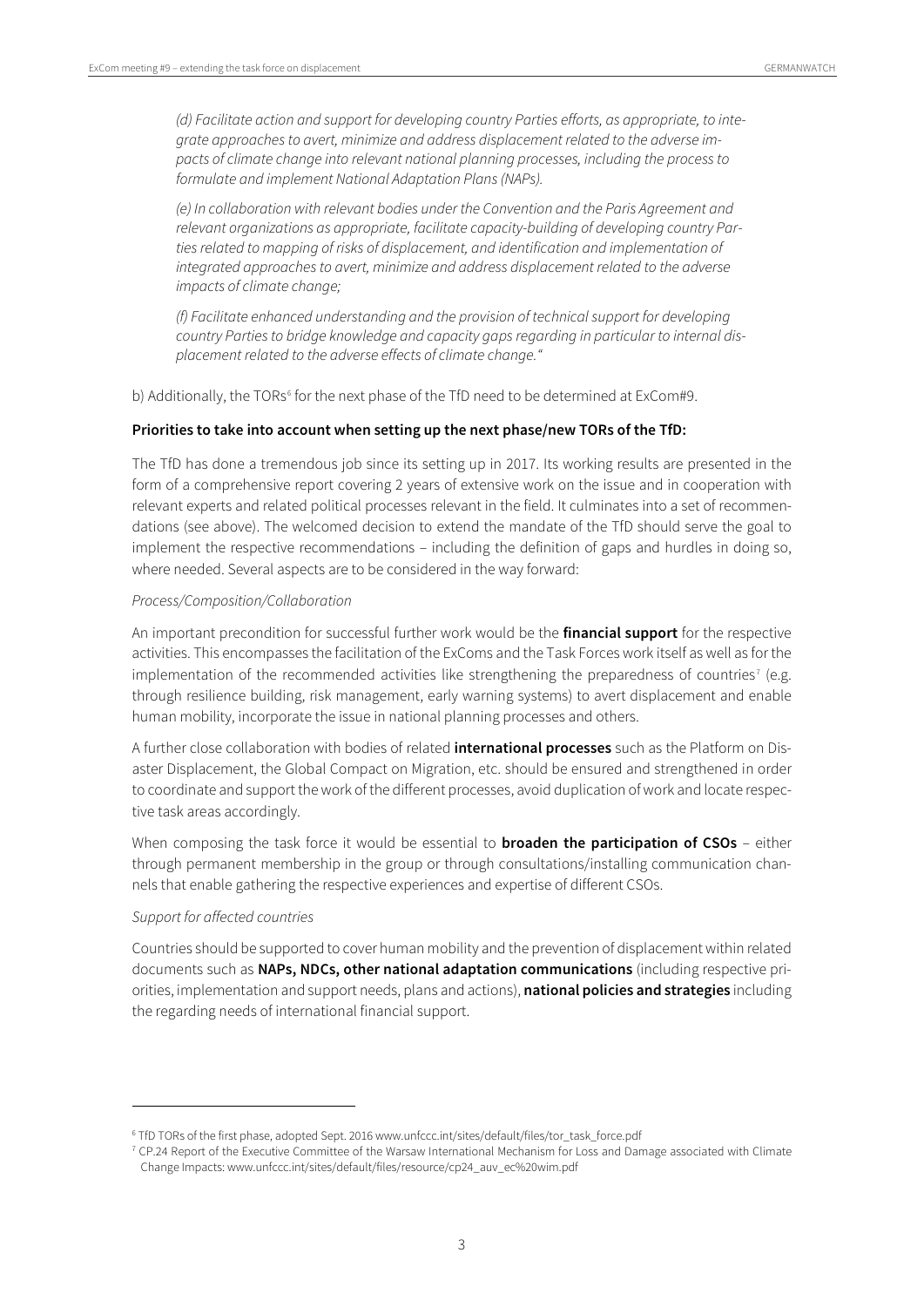Exchange between affected countries to learn from each other about existing and effective practices should be promoted. **Existing best practices that showcase related policies** could help to further develop and scale up solutions.

All activities and measures related to avert, minimize and address displacement need to be designed against **basic principles** summarized as a **human-rights-based approach**, covering aspects like ensuring information and participation of affected people and communities, securing livelihoods (protecting people against poverty) and more.

#### *Scope*

The broader focus of the TfD to cover people displaced by **slow as well as sudden onset events** and those displaced **internal or cross boarder** should be maintained as the challenge is very complex with differing regional specifities.

Addressing the existing "**legal protection gap**" for affected people and communities, when crossing international borders, is of specific importance to enhance human security. In addition, the above mentioned **implementation gaps in cases** where instruments exist should be incorporated in the next TORs.

#### *Strategy*

The extended mandate should include strategical considerations of how to **scale up/enhance the effect of the TfD's work**. Possibilities and anchors to **leverage greater action/support** need to be identified. Important political events during the next years could serve as respective milestones: The TfD should use them as opportunity to provide input.

These could be  $i.a$ .

- The UNISDR global platform on disaster risk reduction (May 2019)
- The international migration review forum (IMRF) aimed at serving as the primary intergovernmental global platform to review progress made in terms of implementing the Global Compact on Migration.
- The work of the UN Security Council and its work on climate change as a security issue (presumably debated June 2020)
- Meetings of the G7/G20 foreign ministers

### **2.2 Work of expert groups**

As designated in the five-year rolling workplan of the ExCom, three expert groups were established:

- The thematic expert group on comprehensive risk management approaches (CRM) in the context of strategic workstream (c)
- The expert group on non-economic losses (NELs) in the context of strategic workstream (b) and
- The expert group on slow onset events (SOE) in the context of Strategic workstream (a).

The members serving these groups were appointed and are now tasked to initiate the respective activities.

The ExCom seeks to take on flexible approaches for identifying and engaging experts. It established a "roster of experts" from which appropriate experts can be selected/invited to undertake specific tasks for the working groups.

#### **Next steps**

At ExCom#9 the groups will report on the selection of experts and the way forward to implement the activities of the work plan.